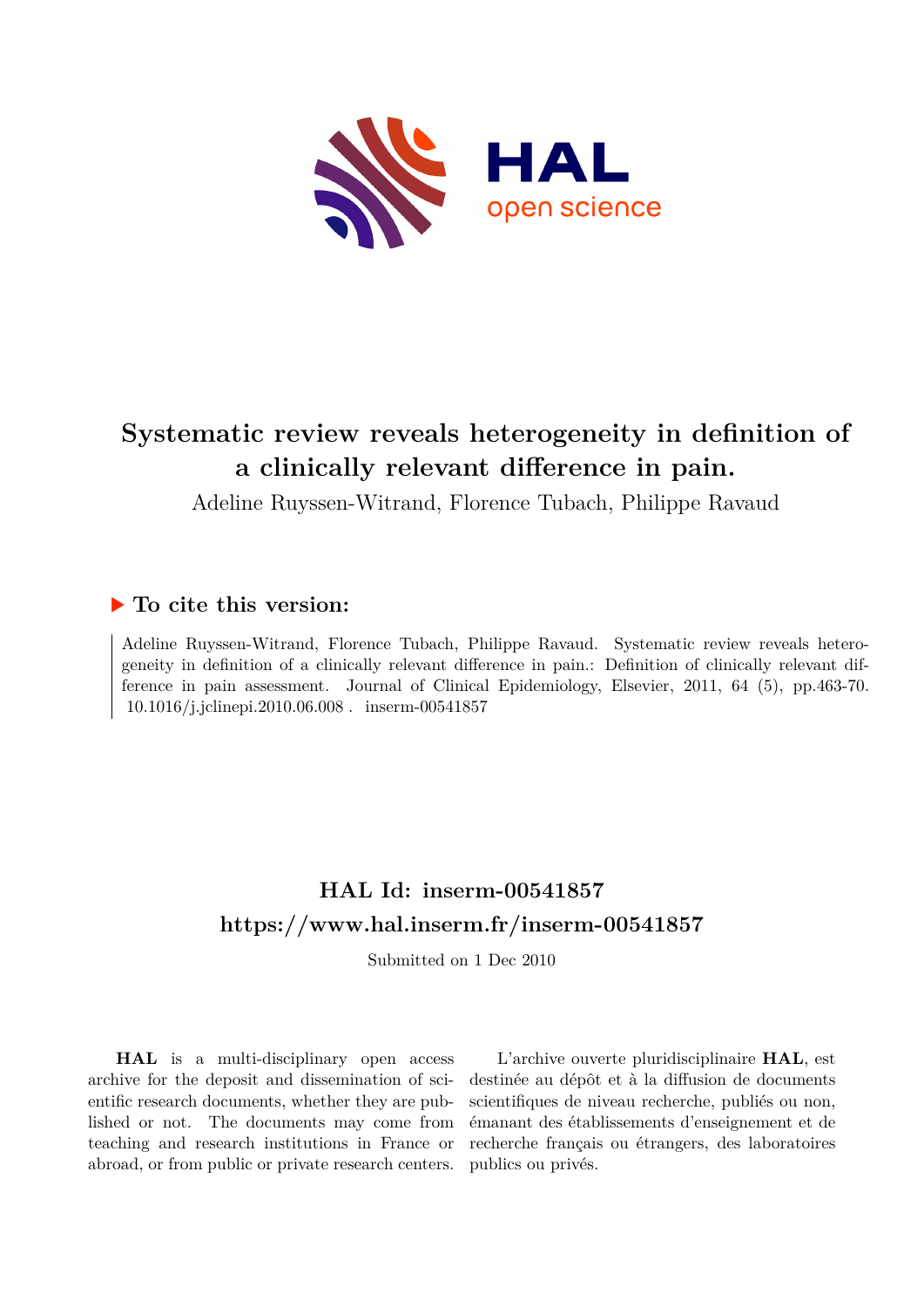## *Systematic review reveals heterogeneity in definition of a clinically relevant difference in pain*

**Adeline Ruyssen-Witrand** <sup>1</sup> **, Florence Tubach** 1 2 **, Philippe Ravaud** 1 \*

*Mod les et m thodes de l valuation th rapeutique des maladies chroniques 1* <sup>è</sup> <sup>é</sup> 'é <sup>é</sup> *INSERM : U738 , Universit*é *Paris Diderot - Paris 7 , Facult*<sup>é</sup> *de m*é*decine Paris 7 16, Rue Henri Huchard 75018 Paris,FR*

*D partement d pid miologie, biostatistique et recherche clinique 2* <sup>é</sup> 'é <sup>é</sup> *Assistance publique - H*ô*pitaux de Paris (AP-HP) , H*ô*pital Bichat - Claude Bernard , 46 rue Henri Huchard 75018 Paris,FR*

\* Correspondence should be adressed to: Philippe Ravaud <philippe.ravaud@htd.aphp.fr >

## **Abstract Objective**

**To describe the pain decrease considered as clinically relevant when designing a trial and reporting its results.**

## **Methods**

**A systematic review of the literature in MEDLINE was conducted to select randomised controlled trials (RCTs) with pain as a primary outcome. Data extracted included the definition (terms and values) of a clinically relevant difference in pain, the type of pain studied (acute or chronic), the level of application (group or individual) of the clinically relevant difference, and the reference justifying the choice of value for clinically relevant difference.**

### **Study Design and Setting**

**74 trials were included and only 16 articles justified the choice of a value for clinically relevant difference with a reference citation. The values chosen for the clinically relevant relative decrease in pain varied from 4 to 40 mm or 15**% **to 55**% **at the group level and from 20 to 50 mm at the individual level. In 7 articles, the authors confused the application of the reference value at the individual or group level.**

#### **Conclusion**

**Our review revealed a great heterogeneity in definition, format and values of what is considered a clinically relevant difference in pain in RCTs of analgesics and standardisations are advisable.**

**MESH Keywords** Analgesics ; administration & dosage ; Humans ; Pain ; classification ; drug therapy ; psychology ; Pain Measurement ; standards ; Randomized Controlled Trials as Topic ; Reference Standards

**Author Keywords** Clinical trials ; clinically relevant ; pain measurement ; data interpretation ; treatment outcome ; group or patient perspective

Pain is a subjective experience, and the wide variation in the experience of pain leads to large variability in ratings of pain by patients undergoing similar interventions [1 ]. Several scales have been developed to assess pain intensity in daily practice and in randomised controlled trials (RCTs) assessing analgesic therapies. The most widely used scales are the visual analog scale (VAS) and the numeric rating scale (NRS), both of which are sensitive to change [2 ].

The reporting of a sample size calculation for an RCT has been recommended since the 1990s [3 ]. At the group level, this calculation relies on demonstrating a clinically relevant difference between groups, if it exists. This clinically relevant difference is used to calculate the sample size and to interpret the RCT results. The choice of the value of this clinically relevant difference is an important part when designing a trial: a large clinically relevant difference will lead to a small sample size but increases the risk of negative results. At the opposite end, a small clinically relevant difference will lead to a very large sample size, is more likely to obtain positive results but this small clinically relevant difference may be not pertinent for a clinician. Much literature addresses what is considered a clinically relevant difference for a patient-reported outcome. The minimal clinically important difference (MCID) is defined as "the smallest difference in score in the domain of interest which patients perceive as beneficial and which would mandate, in absence of troublesome side effects and excessive cost, a change in patients' management" [4 ]. However, definitions of the MCID differ widely. Beaton has proposed a classification of responsiveness in terms of three features or axes [5 ]. At the individual level, the clinically relevant difference in pain can be assessed by the patient acceptable symptom state (PASS), the highest level of pain beyond which patients consider themselves well [6 – 8 ].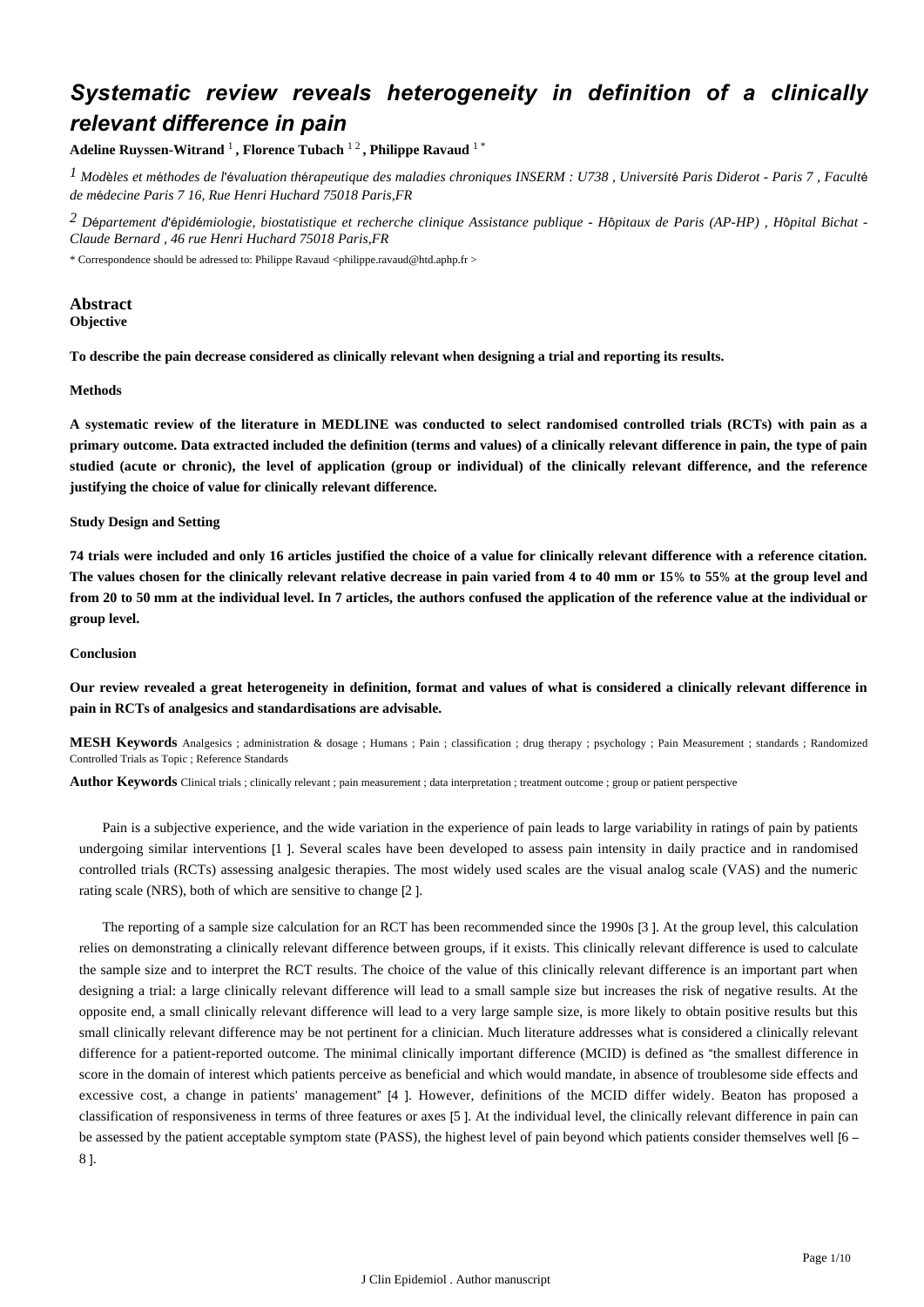When analysing the results from trials, comparing continuous data between groups to obtain the absolute mean change in pain intensity offers great statistical power [9 , 10 ] but is not meaningful for everyone [11 ]. Presenting results as a percentage of responders after defining a threshold of improvement (MCID) or the threshold of acceptable pain (PASS) at the individual level enhances the relevance of the results [12 ].

Two international working groups, the IMMPACT [13 –15 ] and the OMERACT [16 ] developed guidelines in reporting results of RCT assessing chronic pain and recommended presenting both at the group level with differences in means and at the individual level with proportion of responders.

To investigate these issues in pain assessment, the aim of our study was to review reports of RCTs investigating analgesics for pain to study the difference in pain outcome that trialists have considered clinically relevant when designing such RCTs and reporting results.

### **Methods**

## **Study design**

This study was a systematic review of reports of RCTs assessing analgesics for pain.

#### **Report selection process**

A search was conducted using MEDLINE (via PUBMED) to retrieve all reports published from February 19, 2005, to February 19, 2007, of clinical trials with pain as the primary outcome. We used the key word "pain" with limits of "all adults: 19+years", "Randomized Controlled Trial", "Humans", and "Core clinical journals". The core clinical journal selection limited the search to the 120 journals of immediate interests included in the Abridged Index Medicus (AIM) from MEDLINE.

One of the authors (ARW) read titles and abstracts of retrieved articles. Inclusion criteria were superiority RCTs with 2 parallel arms and pain measured with a VAS or a NRS as the primary outcome. Exclusion criteria were all designs other than 2 parallel arms (such as cross-over design or 3 or more arms), animal studies, paediatric studies, phase I or II trials, or non-therapeutic trials (e.g., metrologic studies and epidemiologic studies).

#### **Definitions**

For practical reasons, to avoid confusion between terms, the clinically relevant difference is termed Δ in this paper. In analysed response to treatment, Δ was described according to the three axes of Beaton's cube [5 ]: the first axis is the setting, or the individual or group level. Two types of response occur at the individual level: an improvement of more than the Δ or an improvement that leads the patient beyond an acceptable threshold of pain. The second axis is which scores are contrasted: "the difference between", or absolute difference, is the difference between groups, expressed as the difference in means at the end of the study; "the change within" is the relative change within a group during the study, expressed as a mean (difference between endpoint and baseline within the group) or percentage (percentage of improvement from baseline within the group); "the difference between changes within" is the difference in improvement between groups at the end of the study, expressed as a mean (difference of improvement in means) or percentage (difference of percentage improvement). Finally, the third axis is the type of change (e.g., minimum change actually detectable beyond the error versus minimal clinically important change).

#### **Data extraction**

A standardized data collection form was generated on the basis of a review of the literature and finalized by the research team. Before beginning data extraction, one member of the team (AWR) tested the standardized form on a sample of 10 articles from 10 different journals retrieved by the literature search and included in the final sample. Another member of the team reviewed the same articles to discuss difficulties. The same reviewer (AWR) independently completed all the data extraction. The following data were recorded: general information about the trial (i.e. year of publication, pathology, type of pain, aim of the trial…), sample size calculation with value and unit of measurement (millimetre or percentage) of Δ, the term used for the Δ and how Δ was applied (individual or group level), including the axis of the  $\Delta$  according to Beaton's cube [5]. The expected baseline level of pain in each group was collected from the sample size calculation. If the expected baseline was not available, the final baseline level of pain in the control group or the control group level of pain during the study was collected.

#### **Data analysis**

A descriptive analysis of the data extracted from the reports of the RCTs was performed, then assessed whether sample size calculation was reported. The value chosen as the  $\Delta$  in each trial was described in terms of medical area, type of control group (placebo or other analgesic intervention) and pain type (acute or chronic). The data for values expressed as continuous data (i.e., in millimetres) and as percentages were analysed separately. The values of the Δ were compared to the expected baseline level of pain or if not available, to the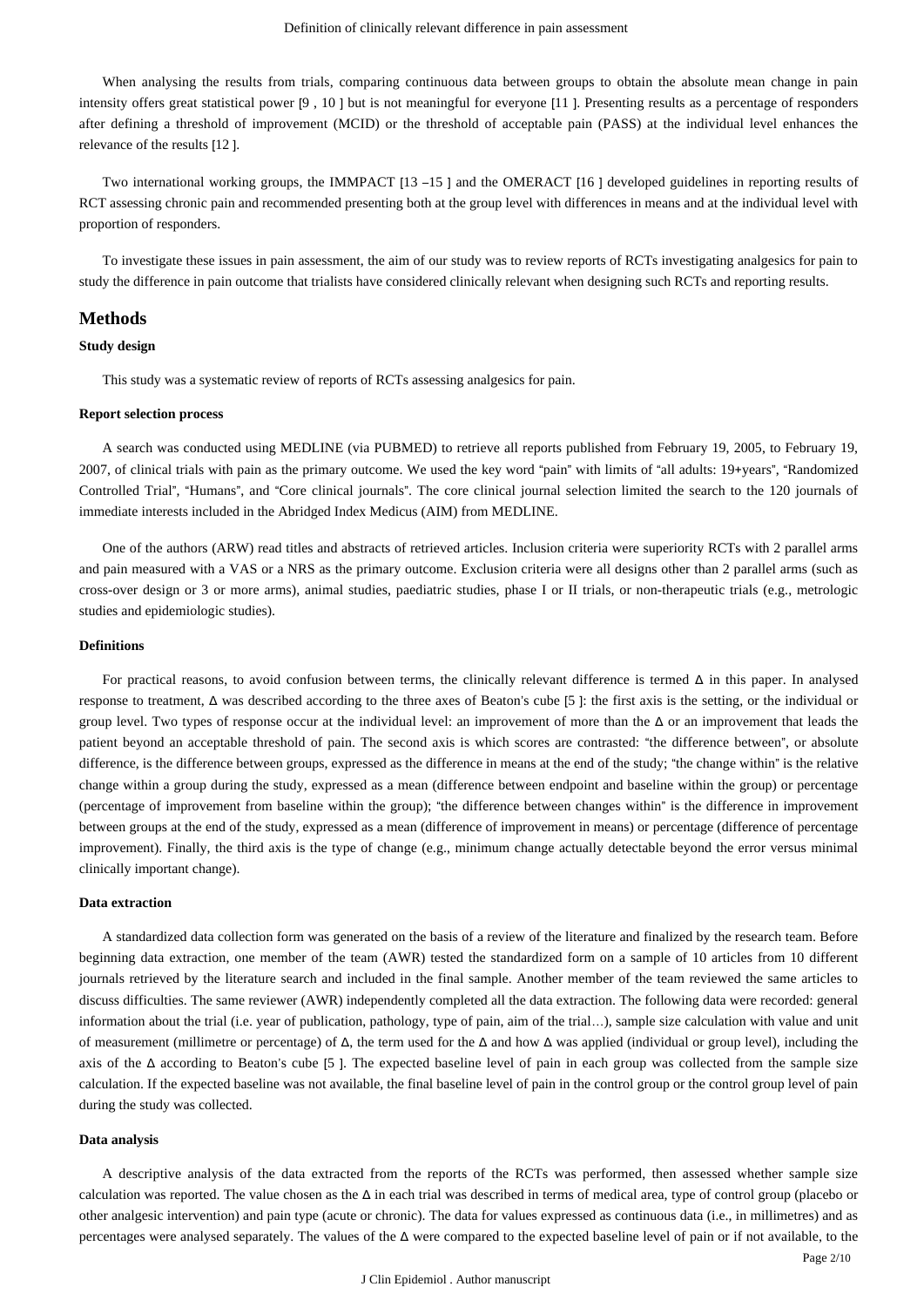final control group baseline pain or to the control group level of pain during the study. At the group level, all values of the Δ were represented in a graphic plotting the values of the Δ and the (expected) baseline pain, separating values given in means or in percentages.

The use of the  $\Delta$  in the report was then analysed according to Beaton's cube [5]. The "setting," meaning individual or group perspective, of the Δ was described. If a reference was cited to justify the choice of the Δ value, the reference was reviewed and the appropriateness of the level for Δ used in the report and in the reference was noted. For RCTs assessing chronic pain, we assessed whether the presentation of results followed the recommendations of IMMPACT [13 –15 ] and OMERACT [16 ] in terms of presenting results both at the group level with differences in means and at the individual level with proportion of responders. Whether the scores being contrasted were the same in the sample size calculation and results section was investigated. Finally, the type of change or difference was described: the terms used to define Δ (e.g., minimum Clinically Relevant Difference, Minimum important difference). If a reference was cited to justify the choice of the Δ, the reference was reviewed and the appropriateness of the term and its meaning in the report were noted.

#### **Results**

Of the 603 articles retrieved from the MEDLINE search, the selection process lead to include 74 reports of RCTs (figure 1 ). Characteristics of the trials are summarized in Table 1 . The trials were in the field of anaesthesiology or emergency medicine (n=28), rheumatic diseases (n=19), neurology (n=5), gynaecology or obstetrics (n=9) or surgery (n=13).

A sample size calculation was reported in 59 articles (80%), but in 47, data required for replicating the sample size calculation were incomplete or missing.

Of the 74 reports, 31 (42%) defined the  $\Delta$  by use of a specific term either in the sample size calculation or the discussion section. Among these, 2 did not report the cut-off value used. Only 12 reports (20%) reported in the sample size calculation the expected baseline pain before starting the experimental treatment.

For reports that described absolute difference at the group level, the values used for defining the Δ varied from 4 to 40 mm for acute pain and from 10 to 20 mm for chronic pain. When addressing differences as percentage change, the Δ varied from 15% to 30% for acute pain and from 30% to 55% for chronic pain. At the individual level, the threshold for improvement ranged from 20 to 50 mm for absolute change and from 20% to 50% for percentage change. The threshold of pain above which a patient considered "painful" ranged from 2 to 40 mm. No influence of the baseline control group expected or reported pain on the value of the Δ was observed in this study (figure 2).

The choice of the value of the delta either expressed on absolute change in mean or difference in percentage change did not depend on the type of pain (acute or chronic, data not shown).. No trend for the choice of the value of the delta was identified depending on the medical area of the RCT (for example, no difference between RCT assessing post-surgery pain and neuropathic pain RCT).

In terms of the first axis of Beaton's cube, the individual or group perspective, 17 reports (23%) described pain results at the individual level and 46 (57%) at the group level; in 15 (20%), results were for both levels. For sample size calculation, the Δ was defined at the individual level more often in rheumatologic trials (42%) than in trials of other medical areas (9%; p=0.01). Only 8 articles investigating chronic pain (30%) gave comparisons both in means and proportion of responders in the results section as recommended by IMMPACT and OMERACT. Only 16 reports (22%) justified the choice of the  $\Delta$  used in the sample size calculation by citing a reference; in 7 of these, the cut-off value was used inappropriately (table 2 ) and for inappropriate levels. For example, in one report [17 ] a 25% to 30% reduction in pain from baseline was expected in the experimental group; to justify such a cut-off, the authors cited a reference [18 ] in which the threshold of 30% was defined as a clinical improvement at the individual level.

In terms of the second axis of Beaton's cube, which scores were being contrasted, for sample size calculation, the Δ in 30 reports was a "difference between", or an absolute difference in means between groups; in 12, a "change within", or a relative change in means or percentage; in 9, a "difference between changes within"; and in 3, was represented by several axes. For the results section, in 62 reports, the Δ was a "difference between"; in 8, a "change within"; in 12, a "difference between changes within"; and in 10, was represented by several axes. In 19 reports (35%), the axis chosen for the  $\Delta$  in the sample size calculation was not the same as that for the results section. For example, in 6 reports, the authors chose as the Δ a difference of percentage improvement, for the sample size calculation and a difference in means between groups for reporting the results.

In terms of the third axis of Beaton's cube, the type of change or difference, the terms used to define the Δ and the corresponding values are in table 3 . Eighteen different terms were used. Moreover, a given term could correspond to different definitions and to different values. For instance, MCID was defined as a 20mm threshold for improvement of change from baseline at the patient level [19 ] but also as 17.5 mm mean difference between groups [20 ]. Confusion of concepts behind the choice of a term was noted. For instance, for sample size calculation, one author [21 ] used the value of 20 mm as a meaningful difference between groups and justified such a cut-off with a reference [22 ] that defined the value of 20 mm as the threshold of imprecision at the individual level (table 2 ).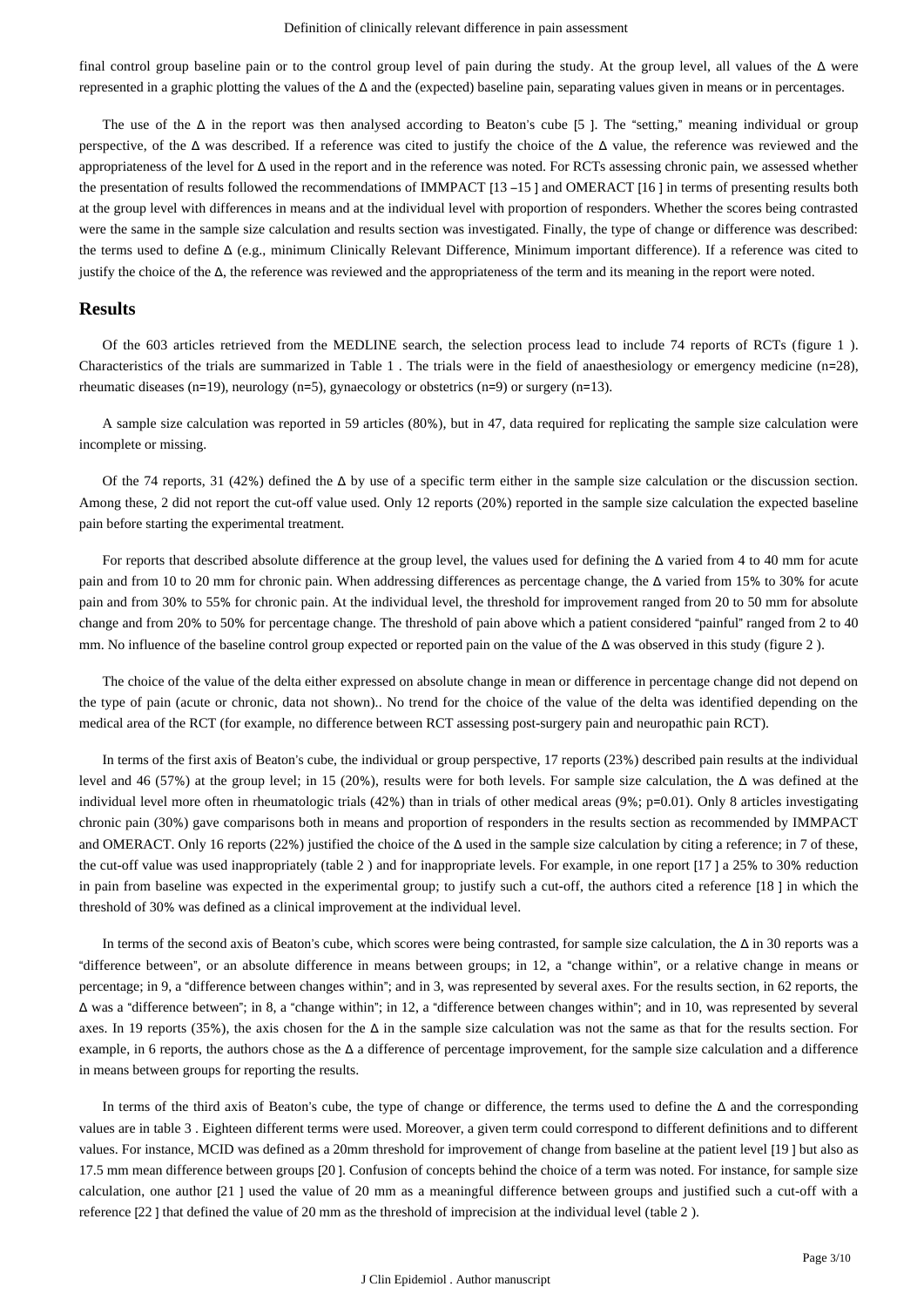#### **Discussion**

This systematic literature review of reports of RCTs investigating analgesics for pain showed great heterogeneity in the definition of what constitutes a clinically relevant difference in pain and confusion in these definitions that may be misleading in interpreting results. There was a large variation of values used as the  $\Delta$  in measuring pain, this variation was neither explained by the baseline pain, nor the type of pain, nor the medical area. The systematic review identified 18 different terms to define the Δ. A same term was applied at the group or individual level and the same term could correspond to different values. Consequently, in 7 of 16 reports that justified a value by a reference citation, the trial conclusions were not appropriate because of confusion in application of the value at the group or individual level. In analysing the use of the Δ according to Beaton's cube axes, in 35% of articles, the axis chosen for the Δ in the sample size calculation was not the same as that used to describe the results.

To our knowledge, this is the first study addressing the use and misuse of the  $\Delta$  in RCTs assessing analgesics for pain. Many reports have tried to define a value for the MCID for pain in specific medical conditions, but consensus is lacking on the value to use. Indeed, the systematic review identified a large range of values used for the Δ both at the individual and group levels.

One important result of this study is that only half of the selected articles reported a sample size calculation while the CONSORT statement [3 ] had recommended since 1996 to include the sample size calculation in all reports of RCT.

To enhance the relevance of the evaluation of pain in RCTs, the IMMPACT developed guidelines for assessment of chronic pain in RCTs [13 –15 ] and recommended presenting both absolute changes in pain intensity and proportion of patients showing decrease in pain intensity of at least 30% from baseline. The OMERACT group, an international working group interested in outcome measurements in rheumatology, defined a threshold for reporting the results of change in pain level at the individual level for RCTs [16 ] As well, the draft document of the US Food and Drug Administration recommended giving results in means and proportions of responders. We found only 8 reports presenting results in terms of both difference in means and proportion of responders, all in the context of chronic pain.

Our study has some limitations. Fewer than half of the reports defined a term for the  $\Delta$  (n=30) and few reports (n=16) justified the choice of the cut-off value; thus, for most articles, we could not determine whether the conclusions of the study were appropriate. In addition, we studied only the use of the Δ in RCTs with 2 parallel arms. However, what constitutes a variation in clinically relevant pain intensity is not likely to differ across trial designs. We did not find reports in all medical areas. However, we found no difference in the value of the  $\Delta$  across medical areas, so the values chosen for the  $\Delta$  in trials from other fields may be close to those identified in our study. Only 12 articles mentioned a hypothetical baseline pain state in both groups when detailing the sample size calculation; thus a sensibility analysis of the variability of the delta depending on the baseline pain was performed using, when data were missing, the observed baseline pain or, if not available, the control group pain during the study. However, the observed pain level could be different to the expected baseline pain that was anticipated by the authors when choosing the value of the  $\Delta$ .

Nevertheless, our systematic analysis of the literature on RCTs assessing analgesics for pain is a good reflection of the problems in clinical trials assessing pain and in reporting results because we systematically selected all clinical trials for 2 recent years with very large criteria of selection: pain as the primary outcome, pain assessed with a VAS or an NRS, and from all fields and all pathologic conditions whatever the quality of reporting criteria.

This systematic review highlights the need for standardisation in the design and the reporting of results of trials assessing analgesic interventions. We propose some recommendations for defining a clinically relevant difference in clinical trials assessing pain with a VAS or an NRS (table 4 ). Following Beaton's axes, the authors should first define the perspective of improvement they would like to apply the  $\Delta$  (group or individual), then they should decide if the  $\Delta$  is an absolute difference (in mean or percentage) or a change within the same group. Finally, the value of the Δ would be chosen depending on the clinically pertinence of the change the authors would like to demonstrate, differentiating the "smallest detectable change" that is often the standard error of measurement of the pain mean and do not provide good indication of the importance of the observed change and the "clinically important difference" (CID) or "minimum clinically important difference" (MCID) or "Minimum Clinical important improvement" (MCII). A lot of studies proposed values at the individual level for the CID with anchor-based approaches. At the group level, such important CID has not been proposed since it can only be established on the broader context of the disease being treated, the currently available treatment and the overall risk-benefice ratio of the treatment [15 ].

In conclusion, this study showed that reporting clinical trial results of assessing analgesics for pain is very heterogeneous and highlights the need for standardizing the definition of a clinically relevant difference in pain and cut-off values for such trials.

## **What is new ?**

Great heterogeneity in the definition of what constitutes a clinically relevant difference in pain and confusion in these definitions may be misleading in interpreting results.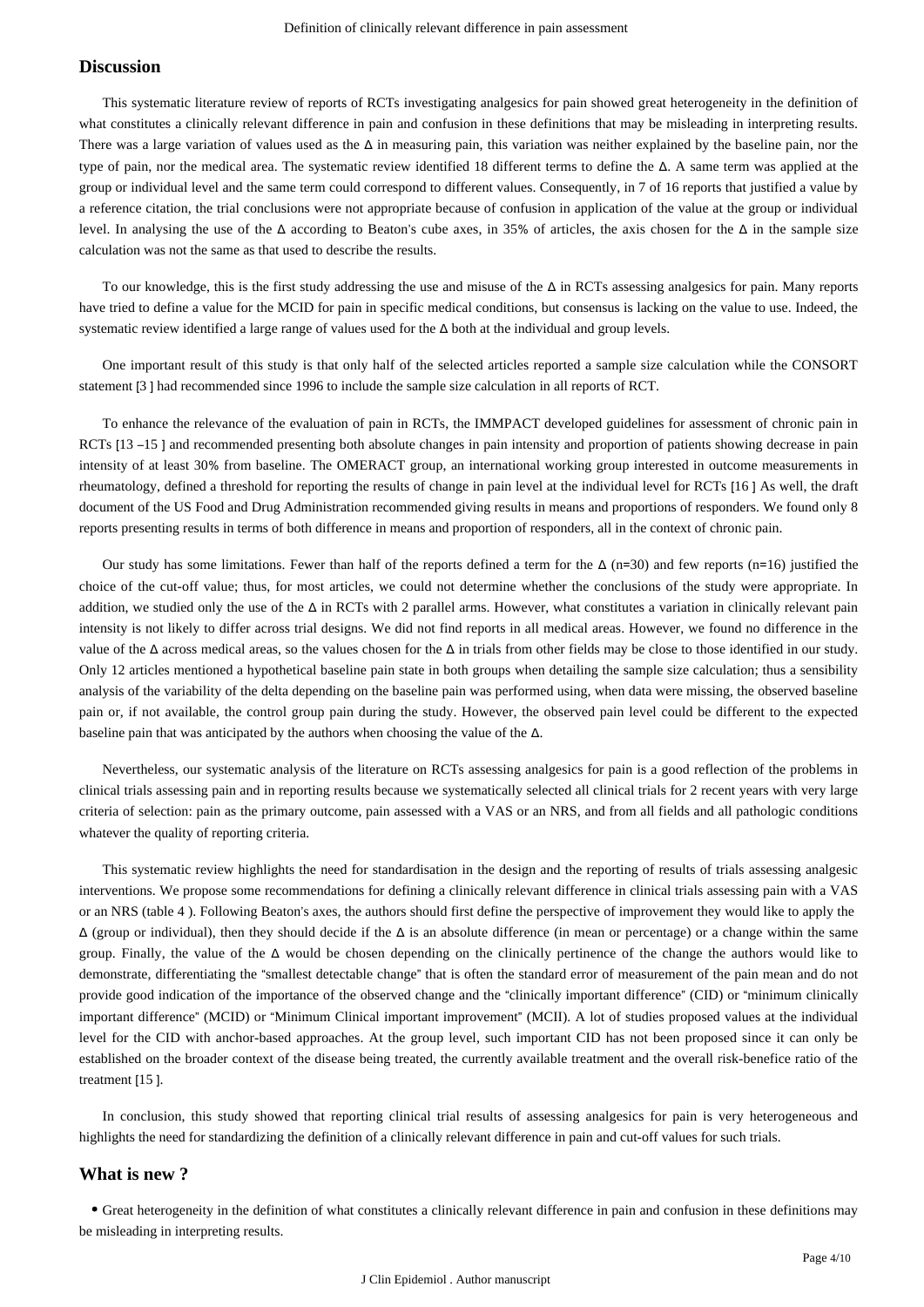- A large variation of values used as the clinically relevant difference leads to difficulties in interpreting results.
- Standardisations in the choice of the value and the term as the clinically relevant difference are advisable

The concept of clinically relevant difference in pain used in the sample size calculation should be the same as the primary outcome in the result section.

In assessment of chronic pain, both absolute difference and proportion of responders should be presented in the results section.

#### **Ackowledgements:**

The authors thank Gabriel Baron and Isabelle Boutron for their technical help in this work.

The authors have no financial interest in the subject matter of materials in the manuscript, and the study had no research or project support/funding.

#### **References:**

- 1 . Nielsen CS , Price DD , Vassend O , Stubhaug A , Harris JR . Characterizing individual differences in heat-pain sensitivity . Pain . 2005 ; Dec 15 119 : (1–3 ) 65 74
- 2 . Holdgate A , Asha S , Craig J , Thompson J . Comparison of a verbal numeric rating scale with the visual analogue scale for the measurement of acute pain . Emerg Med (Fremantle) . 2003 ; Oct-Dec 15 : (5–6 ) 441 - 6
- 3 . Begg C , Cho M , Eastwood S , Horton R , Moher D , Olkin I . Improving the quality of reporting of randomized controlled trials. The CONSORT statement . Jama . 1996 ; Aug 28 276 : (8 ) 637 - 9
- 4 . Jaeschke R , Singer J , Guyatt GH . Measurement of health status. Ascertaining the minimal clinically important difference . Control Clin Trials . 1989 ; Dec 10 : (4 ) 407 15
- 5 . Beaton DE , Bombardier C , Katz JN , Wright JG , Wells G , Boers M . Looking for important change/differences in studies of responsiveness. OMERACT MCID Working Group. Outcome Measures in Rheumatology. Minimal Clinically Important Difference . J Rheumatol . 2001 ; Feb 28 : (2 ) 400 - 5
- 6 . Kvien TK , Heiberg T , Hagen KB . Minimal clinically important improvement/difference (MCII/MCID) and patient acceptable symptom state (PASS): what do these concepts mean? . Ann Rheum Dis . 2007 ; Nov 66 : (Suppl 3 ) iii40 - 1
- 7 . Tubach F , Dougados M , Falissard B , Baron G , Logeart I , Ravaud P . Feeling good rather than feeling better matters more to patients . Arthritis Rheum . 2006 ; Aug 15  $55 : (4) 526 - 30$
- 8 . Tubach F , Ravaud P , Baron G , Falissard B , Logeart I , Bellamy N . Evaluation of clinically relevant changes in patient reported outcomes in knee and hip osteoarthritis: the minimal clinically important improvement . Ann Rheum Dis . 2005 ; Jan 64 : (1 ) 29 - 33
- 9 . Altman DG , Royston P . The cost of dichotomising continuous variables . Bmj . 2006 ; May 6 332 : (7549 ) 1080 -
- 10 . Anderson JJ . Mean changes versus dichotomous definitions of improvement . Stat Methods Med Res . 2007 ; Feb 16 : (1 ) 7 12
- 11 . Estellat C , Faisy C , Colombet I , Chatellier G , Burnand B , Durieux P . French academic physicians had a poor knowledge of terms used in clinical epidemiology . J Clin Epidemiol . 2006 ; Sep 59 : (9 ) 1009 - 14
- 12 . Farrar JT , Dworkin RH , Max MB . Use of the cumulative proportion of responders analysis graph to present pain data over a range of cut-off points: making clinical trial data more understandable . J Pain Symptom Manage . 2006 ; Apr 31 : (4 ) 369 - 77
- 13 . Dworkin RH , Turk DC , Farrar JT , Haythornthwaite JA , Jensen MP , Katz NP . Core outcome measures for chronic pain clinical trials: IMMPACT recommendations . Pain . 2005 ; Jan 113 : (1–2 ) 9 - 19
- 14 . Turk DC , Dworkin RH , Allen RR , Bellamy N , Brandenburg N , Carr DB . Core outcome domains for chronic pain clinical trials: IMMPACT recommendations . Pain . 2003 ; Dec 106 : (3 ) 337 - 45
- 15 . Dworkin RH , Turk DC , Wyrwich KW , Beaton D , Cleeland CS , Farrar JT . Interpreting the clinical importance of treatment outcomes in chronic pain clinical trials: IMMPACT recommendations . J Pain . 2008 ; Feb 9 : (2 ) 105 - 21
- 16 . Tubach F , Ravaud P , Beaton D , Boers M , Bombardier C , Felson DT . Minimal clinically important improvement and patient acceptable symptom state for subjective outcome measures in rheumatic disorders . J Rheumatol . 2007 ; May 34 : (5 ) 1188 - 93
- 17 . Qerama E , Fuglsang-Frederiksen A , Kasch H , Bach FW , Jensen TS . A double-blind, controlled study of botulinum toxin A in chronic myofascial pain . Neurology . 2006 ; Jul 25 67 : (2 ) 241 - 5
- 18 . Farrar JT , Young JP Jr , LaMoreaux L , Werth JL , Poole RM . Clinical importance of changes in chronic pain intensity measured on an 11-point numerical pain rating scale . Pain . 2001 ; Nov 94 : (2 ) 149 - 58
- 19 . Chae J , Yu DT , Walker ME , Kirsteins A , Elovic EP , Flanagan SR . Intramuscular electrical stimulation for hemiplegic shoulder pain: a 12-month follow-up of a multiple-center, randomized clinical trial . Am J Phys Med Rehabil . 2005 ; Nov 84 : (11 ) 832 - 42
- 20 . Hinman RS , Heywood SE , Day AR . Aquatic physical therapy for hip and knee osteoarthritis: results of a single-blind randomized controlled trial . Phys Ther . 2007 ; Jan 87 : (1 ) 32 - 43 Epub 2006 Dec 1
- 21 . Rattanachaiyanont M , Leerasiri P , Indhavivadhana S . Effectiveness of intrauterine anesthesia for pain relief during fractional curettage . Obstet Gynecol . 2005 ; Sep 106 : (3 ) 533 - 9
- 22 . DeLoach LJ , Higgins MS , Caplan AB , Stiff JL . The visual analog scale in the immediate postoperative period: intrasubject variability and correlation with a numeric scale . Anesth Analg . 1998 ; Jan 86 : (1 ) 102 - 6
- 23 . Collins SD , Chessell IP . Emerging therapies for neuropathic pain . Expert Opin Emerg Drugs . 2005 ; Feb 10 : (1 ) 95 108
- 24 . Lipscomb GH , Roberts KA , Givens VM , Robbins D . A trial that compares Monsel's paste with ball electrode for hemostasis after loop electrosurgical excision procedure . Am J Obstet Gynecol . 2006 ; Jun 194 : (6 ) 1591 - 4 discussion 5. Epub 2006 Mar 30
- 25 . Berry JD , Petersen KL . A single dose of gabapentin reduces acute pain and allodynia in patients with herpes zoster . Neurology . 2005 ; Aug 9 65 : (3 ) 444 7
- 26 . Farrar JT , Berlin JA , Strom BL . Clinically important changes in acute pain outcome measures: a validation study . J Pain Symptom Manage . 2003 ; May 25 : (5 ) 406 11
- 27 . Suzuki M , Haraguti S , Sugimoto K , Kikutani T , Shimada Y , Sakamoto A . Low-dose intravenous ketamine potentiates epidural analgesia after thoracotomy . Anesthesiology . 2006 ; Jul 105 : (1 ) 111 - 9
- 28 . Felson DT , Anderson JJ , Boers M , Bombardier C , Furst D , Goldsmith C . American College of Rheumatology. Preliminary definition of improvement in rheumatoid arthritis . Arthritis Rheum . 1995 ; Jun 38 : (6 ) 727 - 35
- 29 . Wong SM , Hui AC , Tong PY , Poon DW , Yu E , Wong LK . Treatment of lateral epicondylitis with botulinum toxin: a randomized, double-blind, placebo-controlled trial . Ann Intern Med . 2005 ; Dec 6 143 : (11 ) 793 - 7
- 30 . McQuay HJ , Barden J , Moore RA . Clinically important changes-what's important and whose change is it anyway? . J Pain Symptom Manage . 2003 ; May 25 : (5 ) 395 - 6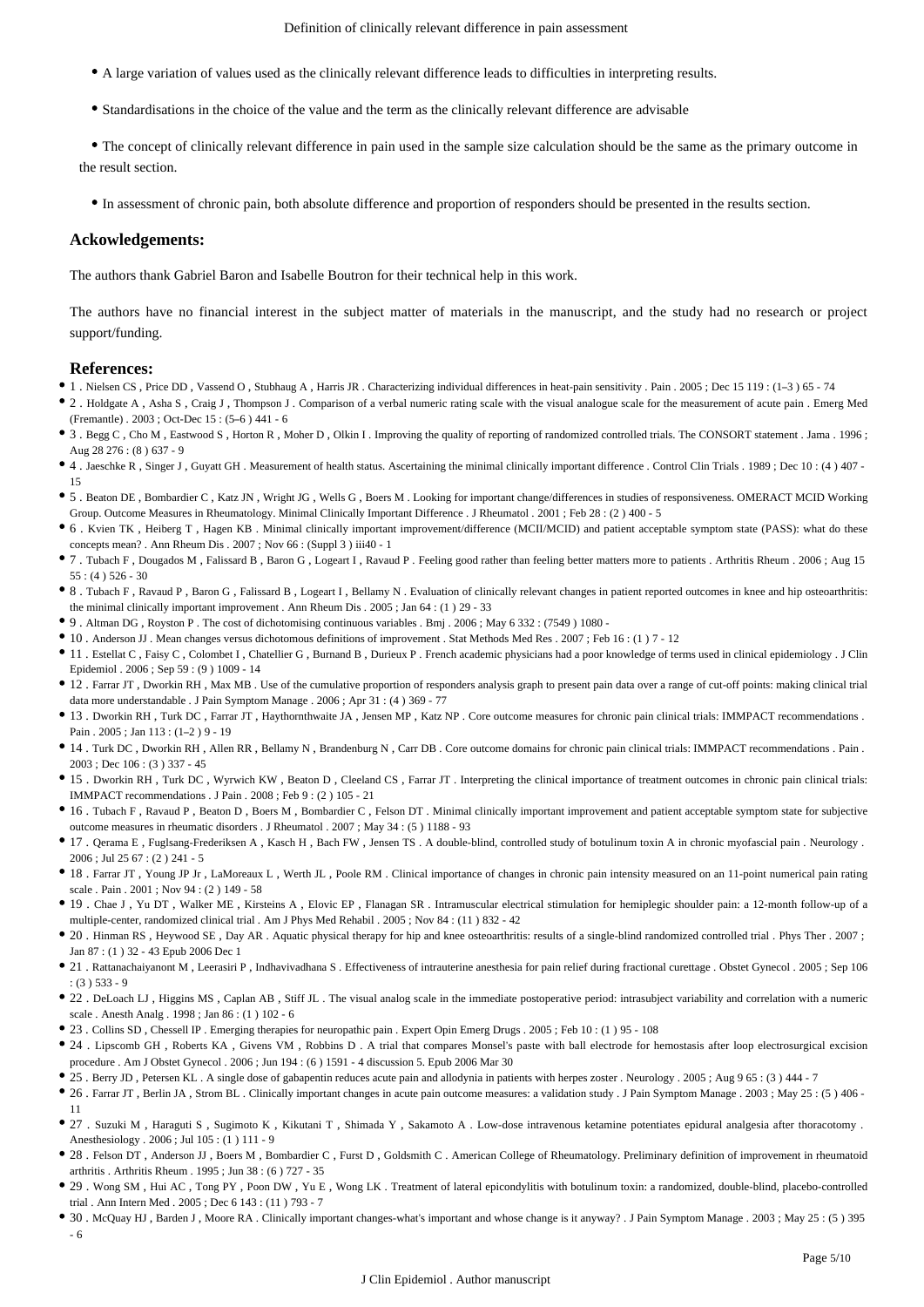- 31 . Langford R , McKenna F , Ratcliffe S , Vojtassak J , Richarz U . Transdermal fentanyl for improvement of pain and functioning in osteoarthritis: a randomized, placebo-controlled trial . Arthritis Rheum . 2006 ; Jun 54 : (6 ) 1829 - 37
- 32 . Edelman A , Nichols MD , Leclair C , Jensen JT . Four percent intrauterine lidocaine infusion for pain management in first-trimester abortions . Obstet Gynecol . 2006 ; Feb 107 : (2 Pt 1 ) 269 - 75
- 33 . Hui SK , Lee L , Ong C , Yu V , Ho LC . Intrauterine lignocaine as an anaesthetic during endometrial sampling: a randomised double-blind controlled trial . Bjog . 2006 ; Jan 113 : (1 ) 53 - 7
- 34 . Assis MR , Silva LE , Alves AM , Pessanha AP , Valim V , Feldman D . A randomized controlled trial of deep water running: clinical effectiveness of aquatic exercise to treat fibromyalgia . Arthritis Rheum . 2006 ; Feb 15 55 : (1 ) 57 - 65
- 35 . Morgan SJ , Jeray KJ , Saliman LH , Miller HJ , Williams AE , Tanner SL . Continuous infusion of local anesthetic at iliac crest bone-graft sites for postoperative pain relief. A randomized, double-blind study . J Bone Joint Surg Am . 2006 ; Dec 88 : (12 ) 2606 - 12
- 36 . Pendleton J , Costa J , Wludyka P , Carvin DM , Rosser CJ . Combination of oral tramadol, acetaminophen and 1% lidocaine induced periprostatic nerve block for pain control during transrectal ultrasound guided biopsy of the prostate: a prospective, randomized, controlled trial . J Urol . 2006 ; Oct 176 : (4 Pt 1 ) 1372 - 5
- 37 . Cepeda MS , Carr DB , Miranda N , Diaz A , Silva C , Morales O . Comparison of morphine, ketorolac, and their combination for postoperative pain: results from a large, randomized, double-blind trial . Anesthesiology . 2005 ; Dec 103 : (6 ) 1225 - 32
- 38 . Ilfeld BM , Morey TE , Thannikary LJ , Wright TW , Enneking FK . Clonidine added to a continuous interscalene ropivacaine perineural infusion to improve postoperative analgesia: a randomized, double-blind, controlled study . Anesth Analg . 2005 ; Apr 100 : (4 ) 1172 - 8
- 39 . Nikolajsen L , Finnerup NB , Kramp S , Vimtrup AS , Keller J , Jensen TS . A randomized study of the effects of gabapentin on postamputation pain . Anesthesiology . 2006 ; Nov 105 : (5 ) 1008 - 15
- 40 . Finnerup NB , Biering-Sorensen F , Johannesen IL , Terkelsen AJ , Juhl GI , Kristensen AD . Intravenous lidocaine relieves spinal cord injury pain: a randomized controlled trial . Anesthesiology . 2005 ; May 102 : (5 ) 1023 - 30
- 41 . van Wijck AJ , Opstelten W , Moons KG , van Essen GA , Stolker RJ , Kalkman CJ . The PINE study of epidural steroids and local anaesthetics to prevent postherpetic neuralgia: a randomised controlled trial . Lancet . 2006 ; Jan 21 367 : (9506 ) 219 - 24
- 42 . Turan A , Memis D , Karamanlioglu B , Guler T , Pamukcu Z . Intravenous regional anesthesia using lidocaine and magnesium . Anesth Analg . 2005 ; Apr 100 : (4 ) 1189 - 92
- 43 . Rog DJ , Nurmikko TJ , Friede T , Young CA . Randomized, controlled trial of cannabis-based medicine in central pain in multiple sclerosis . Neurology . 2005 ; Sep 27  $65: (6) 812 - 9$
- 44 . Carvalho B , Chu L , Fuller A , Cohen SE , Riley ET . Valdecoxib for postoperative pain management after cesarean delivery: a randomized, double-blind, placebo-controlled study . Anesth Analg . 2006 ; Sep 103 : (3 ) 664 - 70
- <sup>•</sup> 45 . Ong CK, Lirk P, Tan JM, Sow BW. The analgesic efficacy of intravenous versus oral tramadol for preventing postoperative pain after third molar surgery . J Oral Maxillofac Surg . 2005 ; Aug 63 : (8 ) 1162 - 8
- 46 . Chang AK , Bijur PE , Meyer RH , Kenny MK , Solorzano C , Gallagher EJ . Safety and efficacy of hydromorphone as an analgesic alternative to morphine in acute pain: a randomized clinical trial . Ann Emerg Med . 2006 ; Aug 48 : (2 ) 164 - 72 Epub 2006 Apr 27
- 47 . Casey G , Nortcliffe SA , Sharpe P , Buggy DJ . Perioperative nimodipine and postoperative analgesia . Anesth Analg . 2006 ; Feb 102 : (2 ) 504 8
- 48 . Schenk MR , Putzier M , Kugler B , Tohtz S , Voigt K , Schink T . Postoperative analgesia after major spine surgery: patient-controlled epidural analgesia versus patient-controlled intravenous analgesia . Anesth Analg . 2006 ; Nov 103 : (5 ) 1311 - 7
- 49 . Babcock MS , Foster L , Pasquina P , Jabbari B . Treatment of pain attributed to plantar fasciitis with botulinum toxin a: a short-term, randomized, placebo-controlled, double-blind study . Am J Phys Med Rehabil . 2005 ; Sep 84 : (9 ) 649 - 54
- 50 . Turan A , White PF , Karamanlioglu B , Pamukcu Z . Premedication with gabapentin: the effect on tourniquet pain and quality of intravenous regional anesthesia . Anesth Analg . 2007 ; Jan 104 : (1 ) 97 - 101
- 51 . Abbott JA , Jarvis SK, Lyons SD, Thomson A, Vancaille TG . Botulinum toxin type A for chronic pain and pelvic floor spasm in women: a randomized controlled trial . Obstet Gynecol . 2006 ; Oct 108 : (4 ) 915 - 23

#### **Figure 1**

Flow-chart of the selection of articles of randomized controlled trials assessing analgesics for pain

603 references identified by MEDLINE search

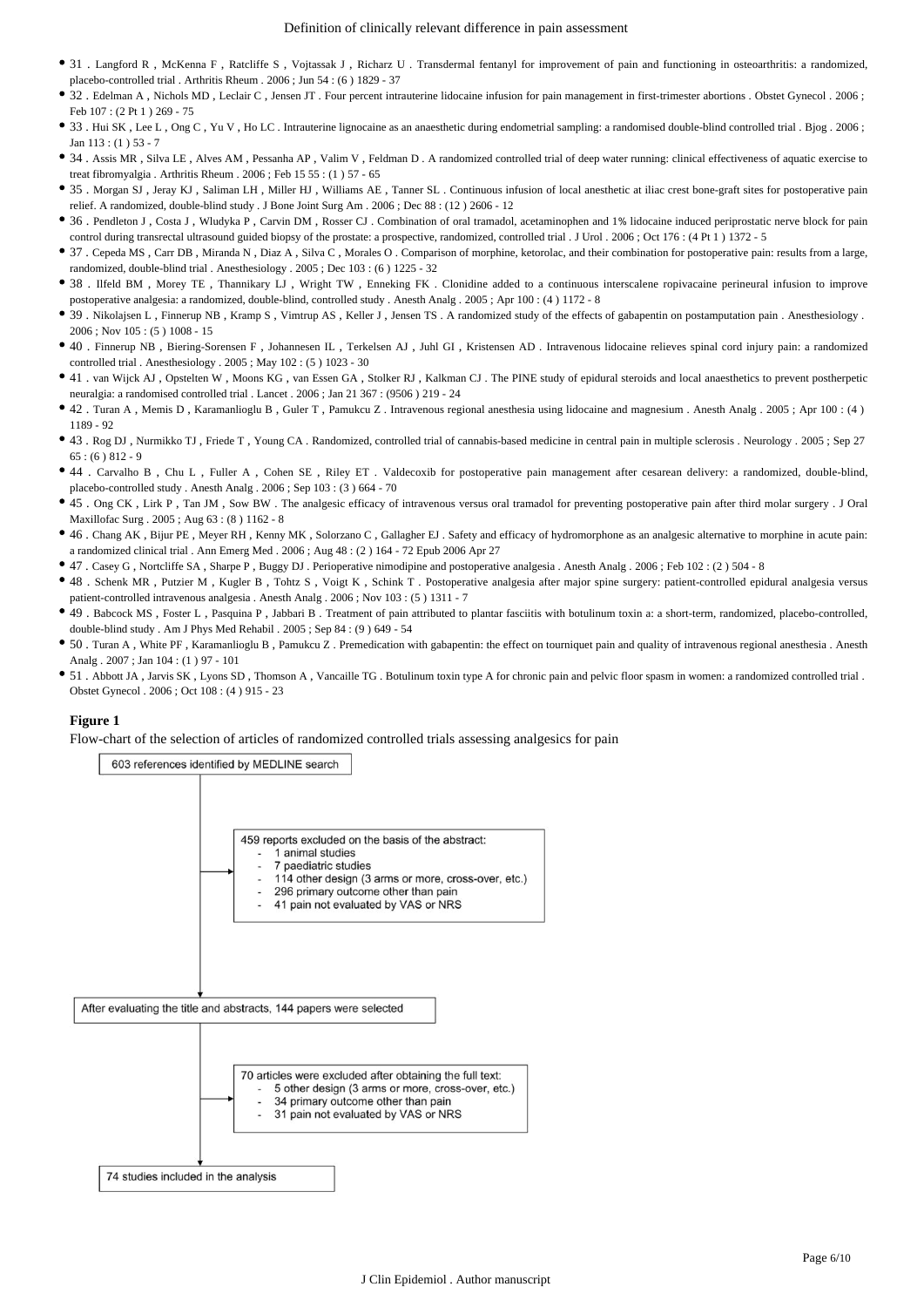## **Figure 2**

Plots representing the values of the clinically relevant difference in pain used in randomized controlled trials investigating analgesics depending of the expected or observed baseline pain: absolute difference in means (mm) and difference in percentage change (%)

Absolute difference:  $|\mu_{fc} - \mu_{fe}|$ <sup>\*\*</sup> Difference in percentage change:  $|(\mu_{be} - \mu_{fe})/(\mu_{be}) - (\mu_{bc} - \mu_{fc})/(\mu_{bc})|$   $\mu_{bc}$ : Mean baseline score (at final visit) in control group  $\mu_{be}$ : Mean baseline score (at final visit) in experimental group  $\mu_{fc}$ : Mean final score (at final visit) in control group  $\mu_{fe}$ : Mean final score (at final visit) in experimental group VAS=visual analog scale NRS=numeric rating scale



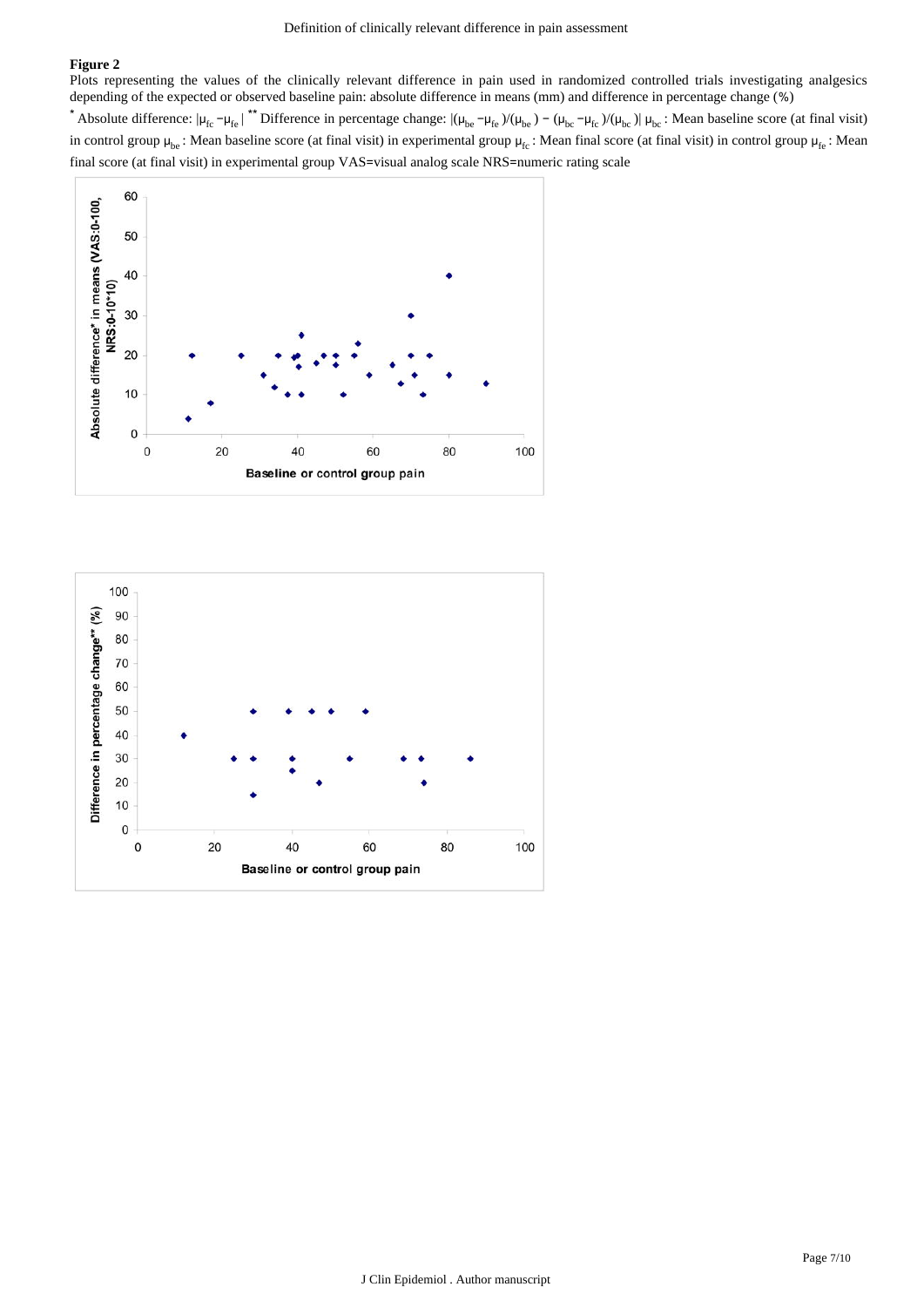**Table 1**

Characteristics of randomized controlled trials assessing analgesics for pain

| <b>Description</b>                                                               | <b>Number</b> | Percentage |
|----------------------------------------------------------------------------------|---------------|------------|
| Type of trial                                                                    |               |            |
| - Pharmacological                                                                | 47            | 63.5       |
| - Nonpharmacological                                                             | 27            | 36.5       |
| Primary outcome assessment                                                       |               |            |
| $- VAS$                                                                          | 56            | 75.7       |
| - NRS $^2$                                                                       | 17            | 23.0       |
| - Both                                                                           |               | 1.35       |
| Type of pain                                                                     |               |            |
| - Acute                                                                          | 44            | 59.5       |
| - Chronic                                                                        | 30            | 40.5       |
| <b>Control group</b>                                                             |               |            |
| - Placebo                                                                        | 40            | 54.1       |
| - Other analgesic procedure                                                      | 29            | 39.2       |
| - No care                                                                        | 5             | 6.8        |
| Sample size calculation reported                                                 | 59            | 79.7       |
| Sample size calculation data                                                     |               |            |
| - Alpha error not reported                                                       | 8             | 13.6       |
| - Power not reported                                                             | 2             | 3.4        |
| - $\Delta^3$ not reported                                                        | $\mathbf{r}$  | 11.9       |
| - Control or treatment group assumptions incomplete or not reported <sup>4</sup> | 40            | 67.8       |
| - At least one of the previous                                                   | 47            | 79.7       |
|                                                                                  |               |            |

<sup>1</sup> Visual Analog Scale

**<sup>2</sup>**Numeric Rating Scale

**3** Definition of the clinically relevant difference used in the study

**<sup>4</sup>**Expected mean value in the control or experimental groups or expected success rate in the control or experimental groups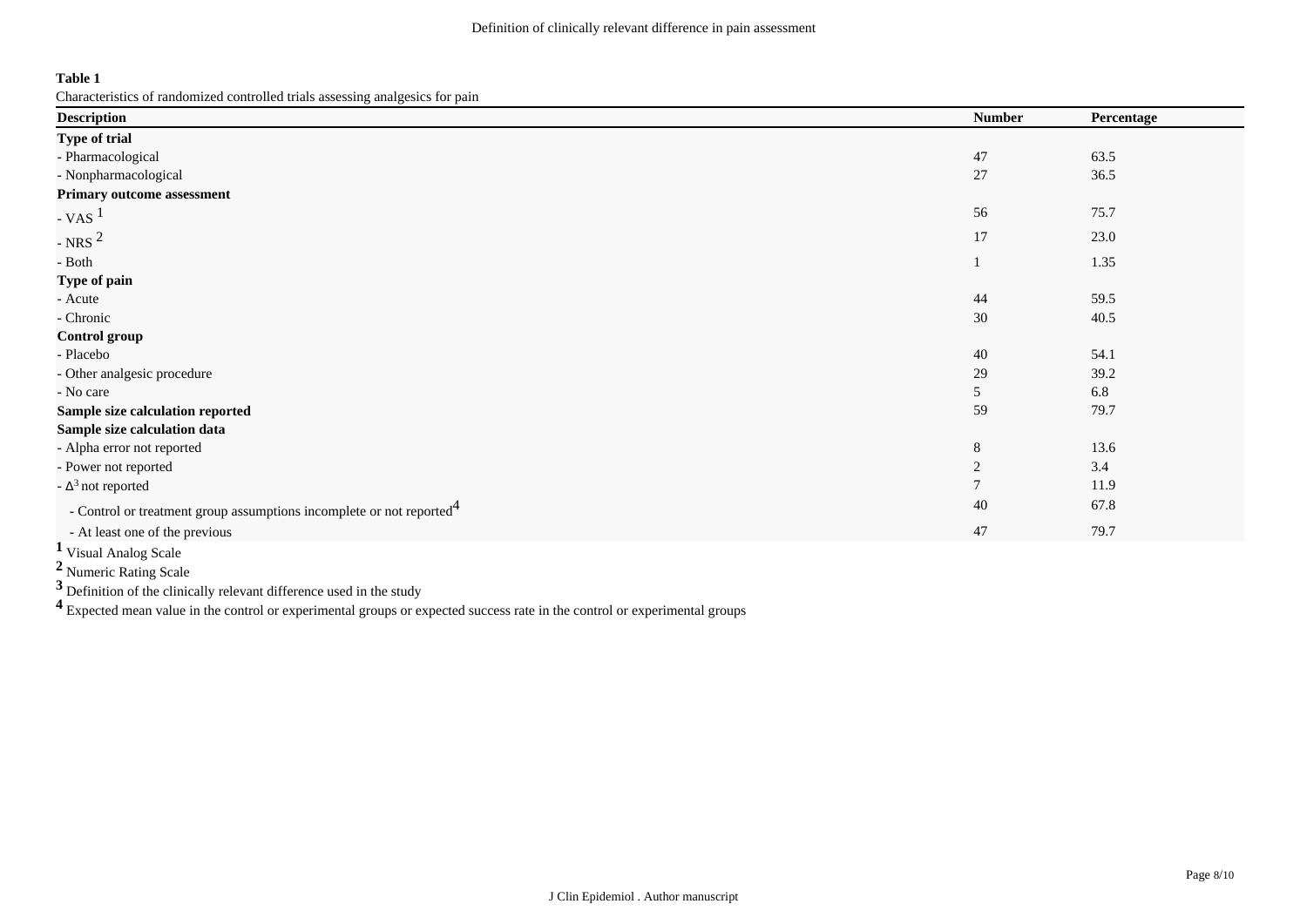## **Table 2**

Randomized controlled trials assessing analgesics for pain and inappropriate use of clinically relevant difference from references cited to justify values

| <b>Reference</b>                                  | Trial                                                                                                                                                 |                                                                                                                                                                                                                                                                                                                                                           |
|---------------------------------------------------|-------------------------------------------------------------------------------------------------------------------------------------------------------|-----------------------------------------------------------------------------------------------------------------------------------------------------------------------------------------------------------------------------------------------------------------------------------------------------------------------------------------------------------|
| pain was 30 mm at the individual level.           |                                                                                                                                                       | Collins and Chessell $\binom{23}{1}$ : The threshold for acceptable Lipscomb et al. $\binom{24}{1}$ : Difference between groups was considered not clinically relevant because both group means were < 30 mm.                                                                                                                                             |
| or 30% of improvement at the individual level.    |                                                                                                                                                       | Farrar et al. $[18]$ : The clinical improvement was 20 mm Berry and Petersen $[25]$ : The value of 30% was used at the group level in the sample size calculation.                                                                                                                                                                                        |
| or 30% of improvement at the individual level.    |                                                                                                                                                       | Farrar et al. $[18]$ : The clinical improvement was 20 mm Qerama et al. $[17]$ : A 25% to 30% reduction from baseline was expected in the experimental group.                                                                                                                                                                                             |
| or 33% of improvement at the individual level.    |                                                                                                                                                       | Farrar et al. [ <sup>26</sup> ]: The clinical improvement was 20 mm Suzuki et al. [ <sup>27</sup> ]: The mean improvement in the experimental group was considered too small (< 20 mm) to be relevant.                                                                                                                                                    |
| the individual level.                             |                                                                                                                                                       | Felson et al. $[28]$ : An improvement of 20% significant at Wong et al. $[29]$ : The authors concluded that the results for the experimental and placebo groups might be the same because the lower boundary of the<br>confidence interval for the between-groups differences in means was $<$ 20% of improvement.                                        |
| % decrease from baseline at the individual level. |                                                                                                                                                       | McQuay et al. $[30]$ : An significant improvement was a 30 Langford et al. $[31]$ : For the sample size calculation, the expected difference between groups at endpoint was an absolute difference in means of 10 mm<br>or a relative change of 38% at the group level. The authors did not specify which value they used in the sample size calculation. |
| at 20 mm at the individual level                  | DeLoach et al. $[2^2]$ : Defined a threshold of imprecision Rattanachaiyanont et al. $[2^1]$ : Expected difference in means was 20 mm between groups. |                                                                                                                                                                                                                                                                                                                                                           |

## **Table 3**

Terms and values used to define the clinically relevant difference (absolute values are presented) in the 28 randomized controlled trials assessing analgesics for pain.

|                                  |                                                                  | <b>Value</b>                |                                                                      |            |                                                                                                     |      |
|----------------------------------|------------------------------------------------------------------|-----------------------------|----------------------------------------------------------------------|------------|-----------------------------------------------------------------------------------------------------|------|
| <b>Study</b>                     | Terms used for the clinically relevant Group level<br>difference | <b>Individual level</b>     |                                                                      |            |                                                                                                     |      |
|                                  |                                                                  | Absolute difference<br>(mm) | <b>Difference</b><br>of<br>improvement <sup><math>2</math></sup> (%) | percentage | of Threshold of improvement <sup>3</sup> (mm Threshold of acceptable pain <sup>4</sup><br>or $\%$ ) | (mm) |
| $E$ delman et al. 2006           | Clinical relevance                                               | 15                          |                                                                      |            |                                                                                                     |      |
| Hui et al. 2006,                 | Clinical significance                                            |                             | 20                                                                   |            |                                                                                                     |      |
| Assis et al. 2006 $\overline{a}$ | Clinical significance change                                     | 20                          |                                                                      |            | $\langle 10\%, 11-20\%, 21-30\%, >30\% \rangle$                                                     |      |
| $\beta$ uzuki et al. 2006        | Clinically beneficial effect                                     |                             |                                                                      |            |                                                                                                     | 10   |
| Morgan et al. 2006,              | Clinically important difference                                  | 30                          |                                                                      |            |                                                                                                     |      |
| Pendleton et al. 2006,           | Clinically or substantively significant                          | 10                          |                                                                      |            |                                                                                                     |      |
| Cepeda et al. 2005,              | Clinically meaningful decrease in pain                           |                             |                                                                      |            | 50%                                                                                                 |      |
| Langford et al. 2006,            | Clinically meaningful difference                                 | 10                          | 38                                                                   |            |                                                                                                     |      |
| Ilfeld et al. 2005               | Clinically relevant                                              | 40                          |                                                                      |            |                                                                                                     |      |
| Nikolajsen et al. 2006 $\lambda$ | Clinically relevant                                              | 20                          | 40                                                                   |            |                                                                                                     |      |
| Qerama et al. 2006,              | Clinically relevant                                              | 20                          | 30                                                                   |            | 30%                                                                                                 |      |
| Finnerup et al. 2005             | Clinically relevant difference                                   | 15                          |                                                                      |            | 33%                                                                                                 |      |
|                                  | Clinically relevant pain                                         |                             |                                                                      |            |                                                                                                     | 30   |